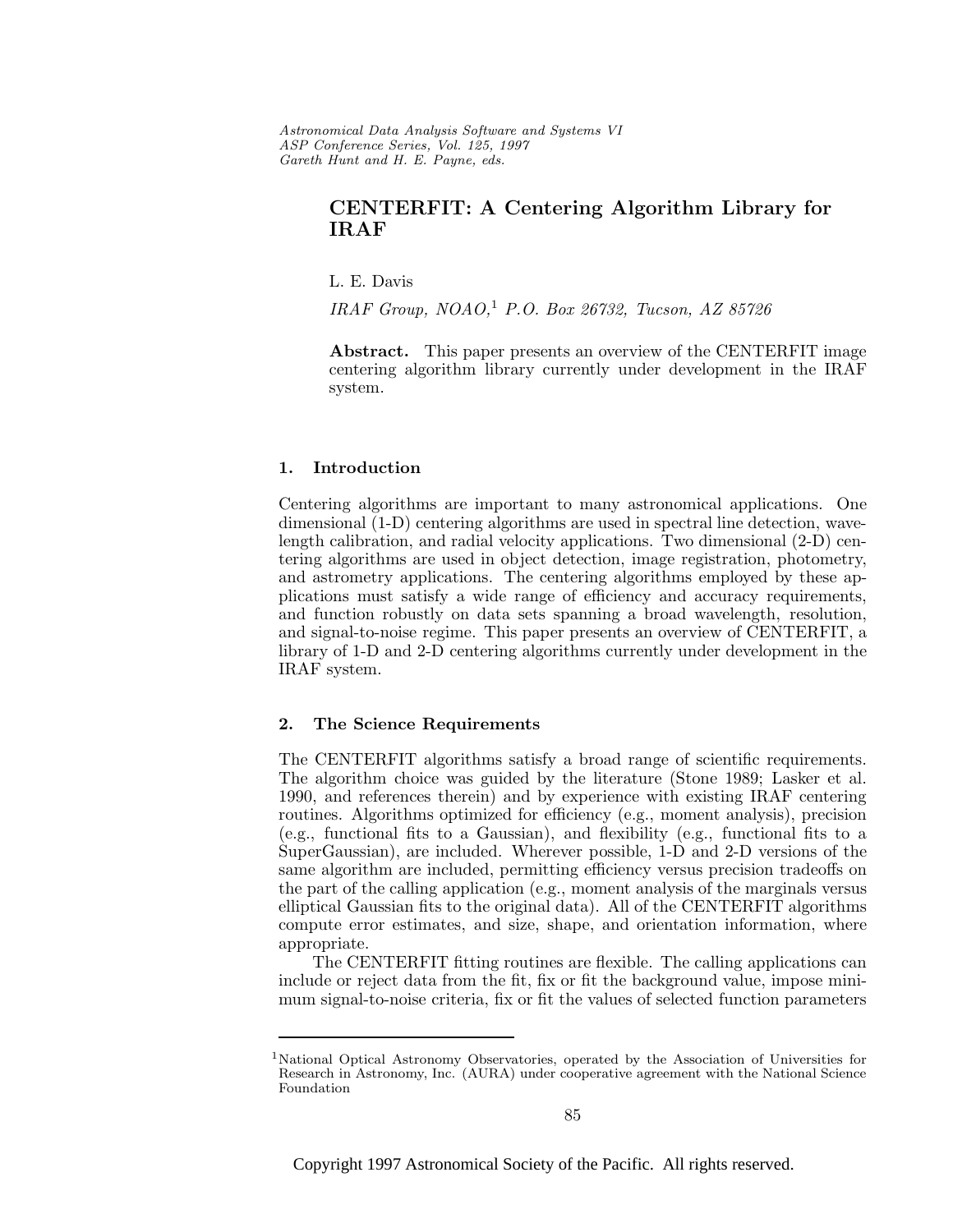86 *Davis*

(e.g., the Gaussian FWHM or the Moffat beta values), select one of several builtin weighting schemes, and set the fit convergence criteria.

The CENTERFIT library is self-contained. All of the required supporting algorithms, including a coarse centering algorithm, a selection of sky fitting algorithms, and a signal-to-noise estimation algorithm, are part of the CENTERFIT library. The required mathematics libraries are part of the IRAF core system MATH package.

### **3. The Software Requirements**

The CENTERFIT library is easy to use. The number of interface routines is small, the calling sequences are simple, the algorithm parameters are initialized to reasonable default values and may be examined or reset at any time, image I/O and memory are managed internally, and all the routines return error information.

The CENTERFIT library also provides access to a set of numerical fitting routines, permitting applications to manage their own image I/O and memory requirements, and perform their own parameter initialization.

The CENTERFIT library is extensible. New centering and sky fitting algorithms can be added by writing the required low level routines, and making the appropriate entries in the algorithms.

# **4. The Algorithms**

The 1-D CENTERFIT algorithms operate directly on 1-D image data or on the marginal distributions derived from 2-D image data. The 1-D algorithms list includes: moment analysis, optimal centering with a sawtooth function, and fits to Gaussian, Moffat, and SuperGaussian functions (integrated and nonintegrated). The 2-D CENTERFIT algorithms operate directly on 2-D image data. The 2-D algorithms list includes: moment analysis, and fits to elliptical Gaussian, Moffat, and SuperGaussian functions (integrated and non-integrated).

Function fitting is performed by minimizing the chi-squared statistic using the Levenberg-Marquardt non-linear least squares fitting algorithm. Three builtin weighting schemes are supported: uniform, noise, and 8-fold symmetry weighting (Lasker et al. 1990). Integrated function evaluation is performed using a four point Gauss-Legendre integration scheme (Abramowitz & Stegun 1970).

Several sky fitting algorithms are supported including: setting a constant sky value, direct computation of the mean and median of the sky pixel distribution, moment analysis and optimal centering of the sky pixel histogram, and fitting a planar sky.

#### **5. The Interface Routines**

The principal CENTERFIT interface routines are listed below. These routines are used to allocate and deallocate the CENTERFIT data structures, set and get the CENTERFIT algorithm parameters, locate an object, extract the image data, estimate the background value, and compute the center.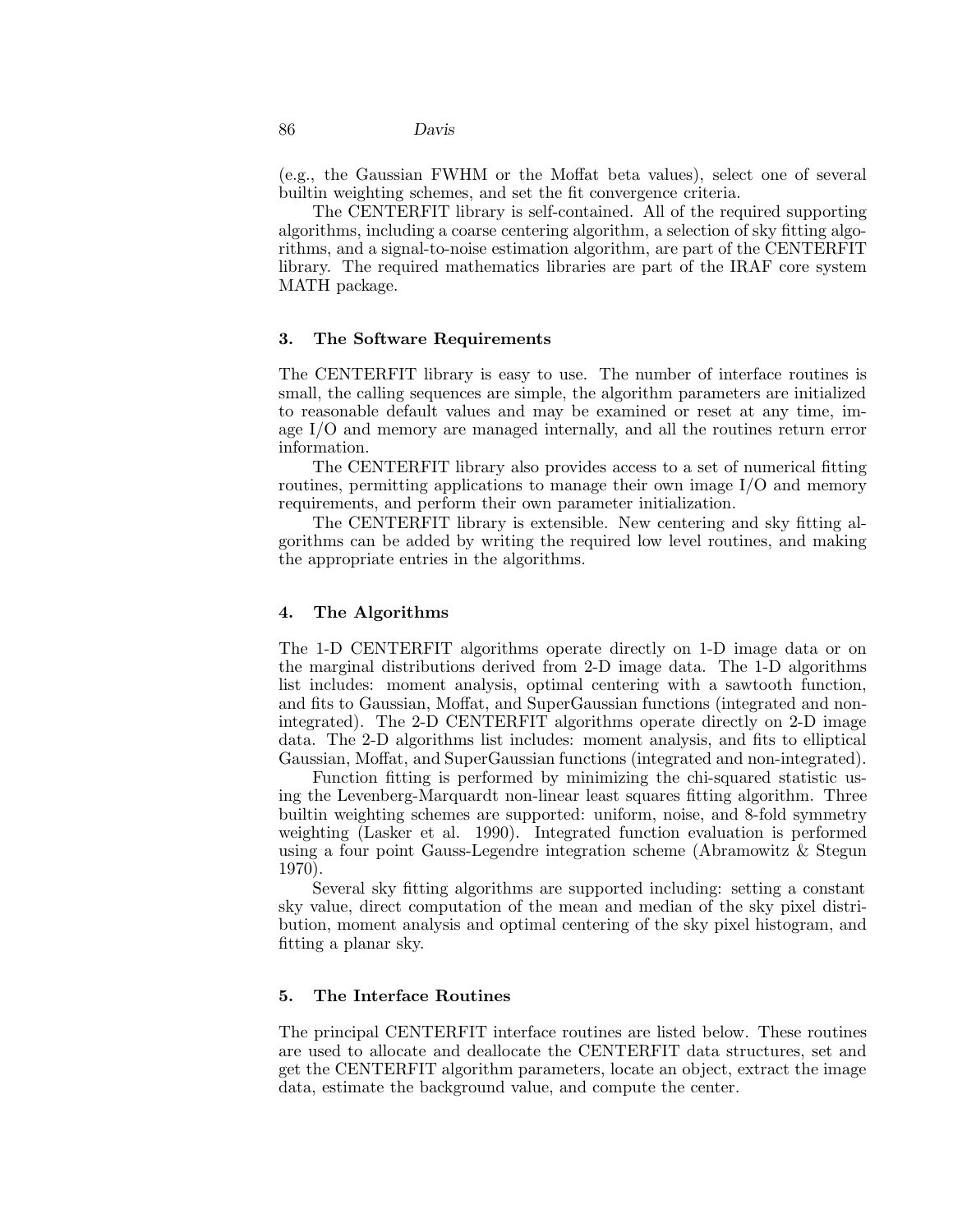$ct = ct_c$ cinit (calgorithm, cbox, salgorithm, sibox, sobox, sky) ct\_free (ct)  $ct_set[i|r|s]$  (ct, param, val) val  $=$  ct\_stat[i|r] (ct, param) ct\_stats (ct, param, strval, maxch)  $ier = ct\_getsky (ct, im, xin, yin, sky, sigma, skew)$  $ier = ct_s$ buf (ct, im, xin, yin, sbuf, ibuf, nsky, snx, sny) ier = ct\_fitsky (ct, sdata, idata, nsky, snx, sny, sky, sigma, skew) ier = ct\_getcenter (ct, im, xin, yin, xout, yout, xerr, yerr)  $\text{ier} = \text{ct\_locate (ct, im, xin, vin, xout, vout, cbuf, cnx, cny,})$ xcbuf, ycbuf)  $\text{ier} = \text{ct\_cbuf (ct, im, xin, vin, cbuf, cnx, cny, xcbuf, vcbuf)}$ ier = ct\_fitcen (ct, cdata, cnx, cny, xin, yin, xcbuf, ycbuf, sky, sigma, xout, yout, xerr, yerr)

The following routines are examples of the 2-D numerical interface routines. These routines compute the weights, initialize the function parameters using 2-D moment analysis, and fit the selected function to the data using the Levenberg-Marquardt non-linear least squares fitting code.

- ct\_2dsetwgts (cdata, weights, cnx, cny, emission, weighting, datamin, datamax, threshold, gain, rdnoise)
- ct\_2dmoments (cdata, cnx, cny, xc, yc, sigma, ratio, theta, datamin, datamax, threshold, emission)
- ct\_2dsetpars (cdata, cnx, cny, function, pars, amplitude, xc, yc, sigma, ratio, theta, exponent, sky)
- ct\_2dnlfit (x, y, cdata, weights, npts, function, pars, perrs plist, npars, maxiter, tol, nreject, reject, niter, ier)

# **6. Results**

A comparisons of four of the most popular CENTERFIT algorithms: moment analysis of the marginals, Gaussian function fits to the marginals, radially symmetric Gaussian function fits to the data, and elliptical Moffat function fits to the data, was made using a 1024 pixel square artificial star field created with the IRAF ARTDATA package. The test field contained 500 stars uniformly distributed in position and in brightness over a 10 magnitude range. A radially symmetric Moffat function with  $FWHM = 2.0$  pixels and beta  $= 2.5$  was used to model the stars, and realistic Poisson and Gaussian read noise were added to the image.

For all four algorithms the bright object measurement precision was limited by the psf model template spacing  $(0.01 \text{ pixels})$  and sub-pixel gridding  $(10\times10)$ to ∼0.005 pixels. The three function fitting algorithms exceeded this expected accuracy with mean bright object measured (fitted − model) centering errors